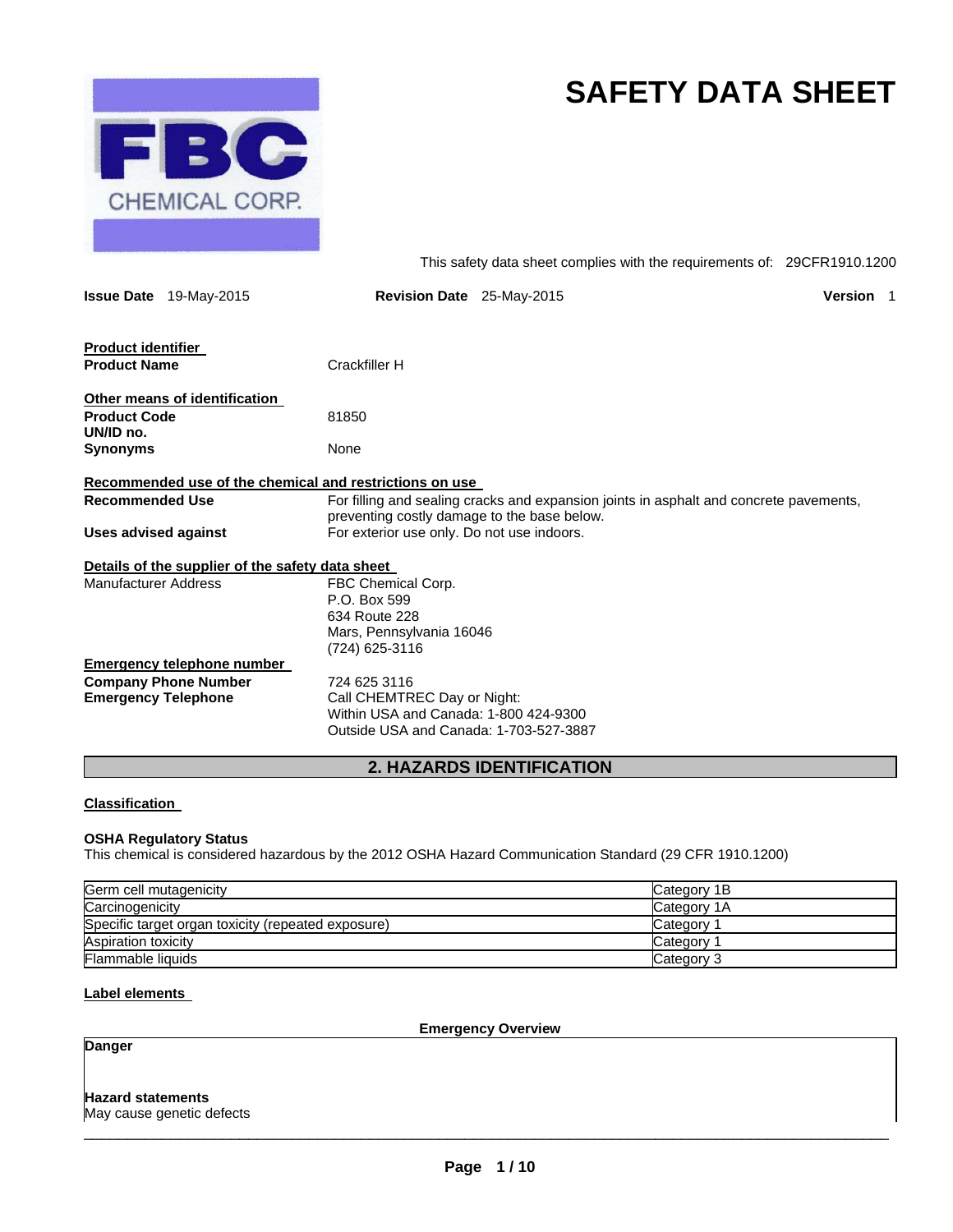May cause cancer Causes damage to organs through prolonged or repeated exposure May be fatal if swallowed and enters airways Flammable liquid and vapor



 $\Box$ 

## **Precautionary Statements - Prevention**

Obtain special instructions before use Do not handle until all safety precautions have been read and understood Use personal protective equipment as required Do not breathe dust/fume/gas/mist/vapors/spray Wash face, hands and any exposed skin thoroughly after handling Do not eat, drink or smoke when using this product Keep away from heat/sparks/open flames/hot surfaces. Keep container tightly closed when product is not in use. Ground/bond container and receiving equipment Use explosion-proof electrical/ventilating/lighting/equipment Use only non-sparking tools Take precautionary measures against static discharge

#### **Precautionary Statements - Response**

IF exposed or concerned: Get medical advice/attention IF ON SKIN (or hair): Remove/Take off immediately all contaminated clothing. Rinse skin with water/shower IF SWALLOWED: Immediately call a POISON CENTER or doctor/physician Do NOT induce vomiting In case of fire: Use CO2, dry chemical, or foam for extinction

## **Precautionary Statements - Storage**

Store locked up Store in a well-ventilated place. Keep cool

## **Precautionary Statements - Disposal**

Dispose of contents/container to an approved waste disposal plant

## **Hazards not otherwise classified (HNOC)**

Not applicable

#### **Other Information**

• May be harmful in contact with skin

Unknown acute toxicity 20.97702% of the mixture consists of ingredient(s) of unknown toxicity

## **3. COMPOSITION/INFORMATION ON INGREDIENTS**

## **Substance**

**Mixture**  This product is a mixture. This material is considered hazardous by the OSHA Hazard Communication Standard (29 CFR 1910.1200).

| <b>Common name</b> | Crack Filler. |
|--------------------|---------------|
| <b>Synonyms</b>    | None.         |
|                    |               |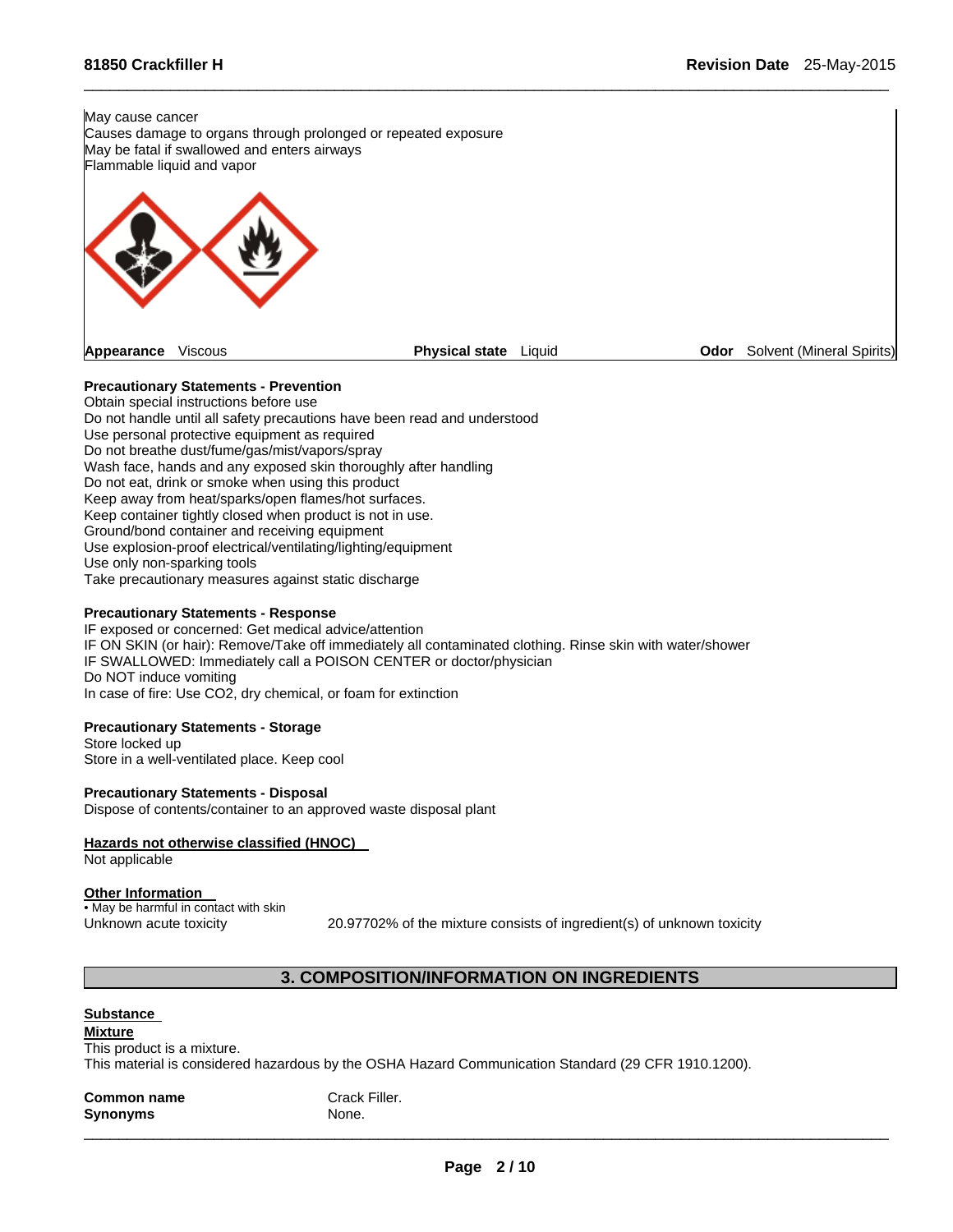**Chemical nature <b>Chemical nature** Solvent based asphalt coating with additives.

 $\Box$ 

| <b>Chemical Name</b>                                  | CAS No.    | Weight-%   | <b>Trade Secret</b> |
|-------------------------------------------------------|------------|------------|---------------------|
| Asphalt (at Ambient Temperature)                      | 8052-42-4  | $50 - 60%$ |                     |
| Mineral Spirits (with < 0.1% Benzene)                 | 8052-41-3  | $20 - 30%$ |                     |
| Kaolin                                                | 1332-58-7  | $10 - 20%$ | $\star$             |
| Limestone                                             | 1317-65-3  | $0 - 10%$  | $\star$             |
| Hydrated Aluminum-Magnesium Silicate<br>(Attapulgite) | 12174-11-7 | $0 - 10%$  | $\star$             |
| Cellulose Fiber                                       | 9004-34-6  | $0 - 10%$  |                     |
| <b>QUARTZ</b>                                         | 14808-60-7 | $0 - 10%$  | $\star$             |
| Solvent naphtha (petroleum), light aliphatic          | 64742-89-8 | $0 - 10%$  | $\star$             |
| <b>Titanium Dioxide</b>                               | 13463-67-7 | $0 - 10%$  |                     |

## **4. FIRST AID MEASURES**

## **Description of first aid measures**

| <b>General advice</b>                                                      | Contains petroleum distillate. Harmful or fatal if swallowed. Vapor harmful. May affect the<br>brain or central nervous system causing dizziness, headache, or nausea. Reports have                                       |  |  |
|----------------------------------------------------------------------------|---------------------------------------------------------------------------------------------------------------------------------------------------------------------------------------------------------------------------|--|--|
|                                                                            | associated repeated and prolonged occupational exposure to solvents with permanent<br>brain and nervous system damage. Intentional misuse by deliberately concentrating and<br>inhaling contents may be harmful or fatal. |  |  |
| Eye contact                                                                | In the case of contact with eyes, rinse immediately with plenty of water and seek medical<br>advice.                                                                                                                      |  |  |
| <b>Skin contact</b>                                                        | Wash thoroughly with soap and water. Remove contaminated clothing and shoes. Wash<br>contaminated clothing before reuse. In the case of skin irritation or allergic reactions see a<br>physician.                         |  |  |
| <b>Inhalation</b>                                                          | Move to fresh air in case of accidental inhalation of vapors. If continued difficulty with<br>breathing is experienced, get medical attention immediately.                                                                |  |  |
| Ingestion                                                                  | Not an expected route of exposure. If swallowed, do not induce vomiting. Get medical<br>attention immediately.                                                                                                            |  |  |
| Self-protection of the first aider                                         | First aider: Pay attention to self-protection!.                                                                                                                                                                           |  |  |
| Most important symptoms and effects, both acute and delayed                |                                                                                                                                                                                                                           |  |  |
| <b>Symptoms</b>                                                            | May cause skin irritation. May cause eye irritation.                                                                                                                                                                      |  |  |
| Indication of any immediate medical attention and special treatment needed |                                                                                                                                                                                                                           |  |  |
| Note to physicians                                                         | Treat symptomatically.                                                                                                                                                                                                    |  |  |
| <b>5. FIRE-FIGHTING MEASURES</b>                                           |                                                                                                                                                                                                                           |  |  |
|                                                                            |                                                                                                                                                                                                                           |  |  |

## **Suitable extinguishing media**

Use extinguishing measures that are appropriate to local circumstances and the surrounding environment. Dry chemical. Carbon dioxide (CO2). Sand. Use foam or water FOG as a last resort.

**Unsuitable extinguishing media** Do not use a solid water stream as it may scatter and spread fire.

## **Specific hazards arising from the chemical**

No information available.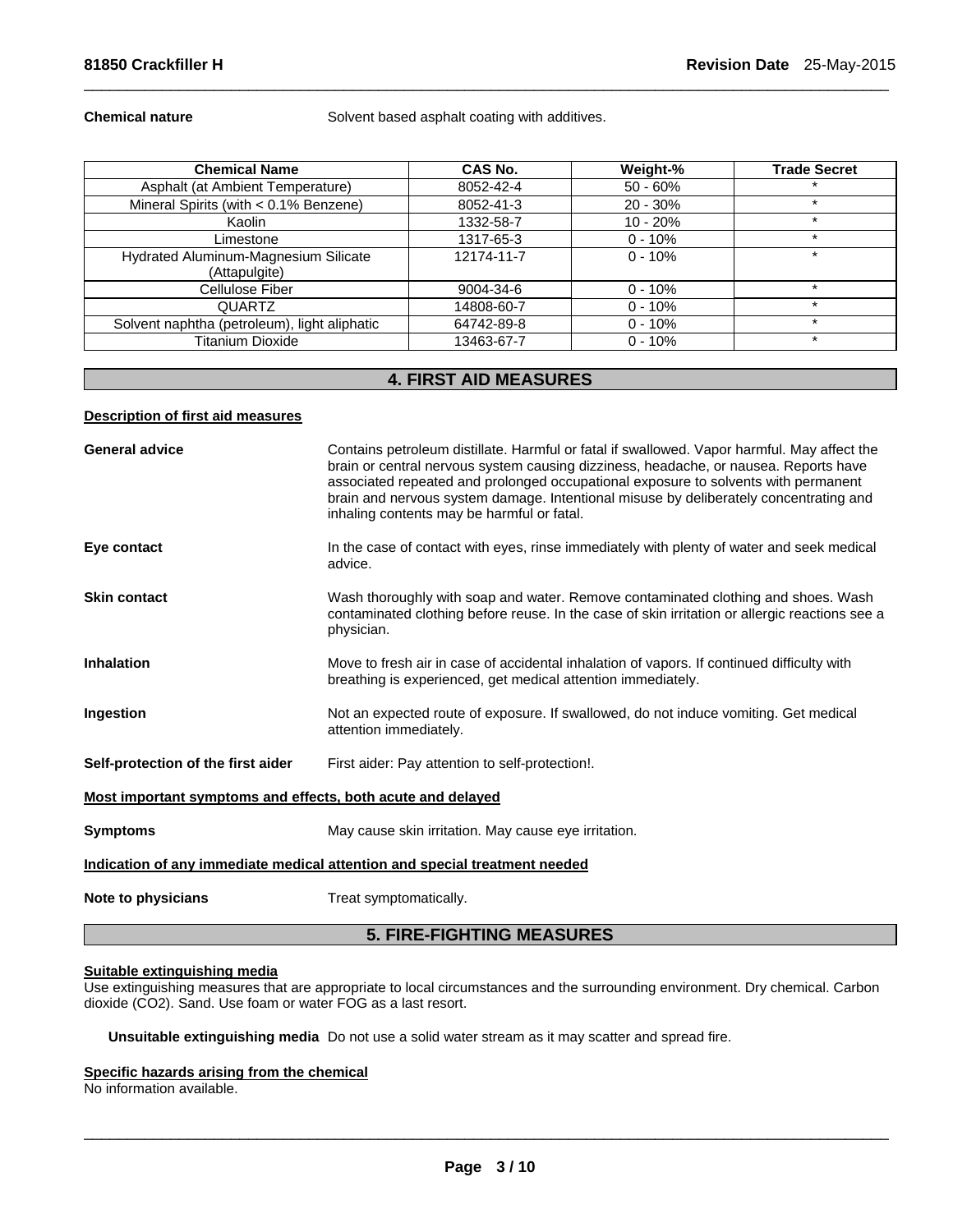#### **Hazardous combustion products** Thermal decomposition (burning) may release irritating, corrosive and/or toxic gases, vapors and fumes.

 $\Box$ 

## **Explosion data Sensitivity to Mechanical Impact** Not sensitive. **Sensitivity to Static Discharge** May be ignited by heat, sparks or flames.

#### **Protective equipment and precautions for firefighters**

As in any fire, wear self-contained breathing apparatus pressure-demand, MSHA/NIOSH (approved or equivalent) and full protective gear.

## **6. ACCIDENTAL RELEASE MEASURES**

#### **Personal precautions, protective equipment and emergency procedures**

| <b>Personal precautions</b>                                  | No action should be taken involving any personal risk or without suitable training. Use<br>personal protective equipment as required.                                                                                                                                                                 |  |
|--------------------------------------------------------------|-------------------------------------------------------------------------------------------------------------------------------------------------------------------------------------------------------------------------------------------------------------------------------------------------------|--|
| <b>Other Information</b>                                     | Eliminate all ignition sources (no smoking, flares, sparks or flames in immediate area).                                                                                                                                                                                                              |  |
| For emergency responders                                     | Use personal protection recommended in Section 8.                                                                                                                                                                                                                                                     |  |
| <b>Environmental precautions</b>                             |                                                                                                                                                                                                                                                                                                       |  |
| <b>Environmental precautions</b>                             | Avoid release to the environment. Prevent further leakage or spillage if safe to do so.<br>Prevent product from entering sewers, drains, or waterways. Local authorities should be<br>advised if significant spillages can not be contained. See Section 12 for additional<br>ecological information. |  |
| Methods and material for containment and cleaning up         |                                                                                                                                                                                                                                                                                                       |  |
| <b>Methods for containment</b>                               | Contain spillage with non-combustible absorbent material, e.g. sand, earth, diatomaceous<br>earth, vermiculite.                                                                                                                                                                                       |  |
| Methods for cleaning up                                      | Pick up the absorbed material (described just above) and transfer to properly labeled<br>containers for disposal according to local / national regulations (see Section 13).                                                                                                                          |  |
| Prevention of secondary hazards                              | Clean contaminated objects and areas thoroughly observing environmental regulations.                                                                                                                                                                                                                  |  |
|                                                              | 7. HANDLING AND STORAGE                                                                                                                                                                                                                                                                               |  |
| <b>Precautions for safe handling</b>                         |                                                                                                                                                                                                                                                                                                       |  |
| Advice on safe handling                                      | Use personal protective equipment as required. Remove all sources of ignition. Use only<br>outdoors.                                                                                                                                                                                                  |  |
| Conditions for safe storage, including any incompatibilities |                                                                                                                                                                                                                                                                                                       |  |
| <b>Storage Conditions</b>                                    | Keep containers tightly closed in a cool, dry, well-ventilated place. Keep away from heat,<br>sparks, flame and other sources of ignition.                                                                                                                                                            |  |
| Incompatible materials                                       | Strong acids. Strong oxidizing agents.                                                                                                                                                                                                                                                                |  |
|                                                              | 8. EXPOSURE CONTROLS/PERSONAL PROTECTION                                                                                                                                                                                                                                                              |  |
| <b>Control parameters</b>                                    |                                                                                                                                                                                                                                                                                                       |  |

**Exposure Guidelines** This product, as supplied, is not believed to contain any hazardous material that exceeds exposure limits established by OSHA. .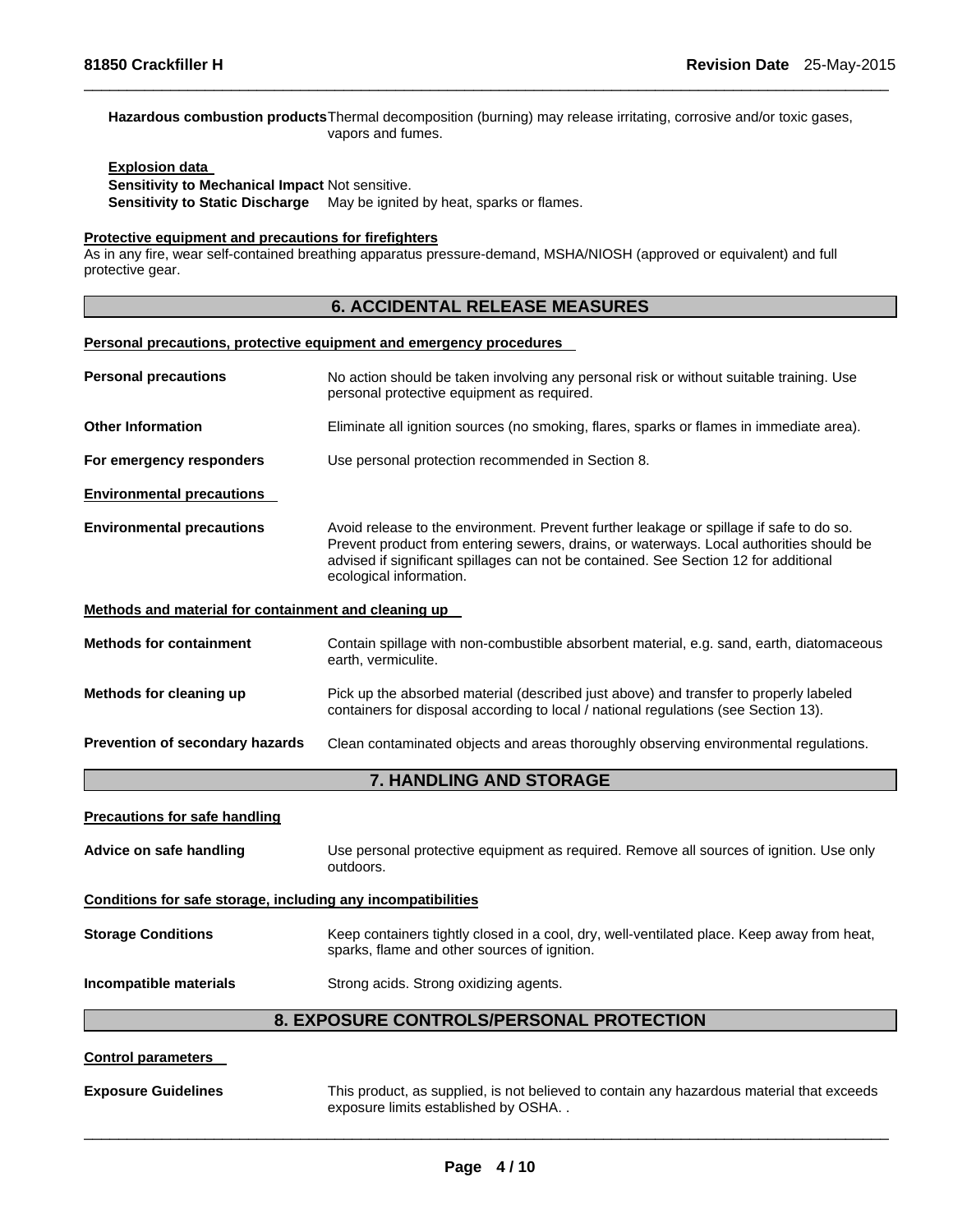| <b>Chemical Name</b>                                                | <b>ACGIH TLV</b>                                                                                                        | <b>OSHA PEL</b>                                                                                                                                                                                                                              | <b>NIOSH IDLH</b>                                                                                      |
|---------------------------------------------------------------------|-------------------------------------------------------------------------------------------------------------------------|----------------------------------------------------------------------------------------------------------------------------------------------------------------------------------------------------------------------------------------------|--------------------------------------------------------------------------------------------------------|
| Asphalt (at Ambient Temperature)<br>8052-42-4                       | TWA: 0.5 mg/m <sup>3</sup> benzene soluble<br>aerosol fume, inhalable fraction                                          |                                                                                                                                                                                                                                              | Ceiling: $5 \text{ mg/m}^3$ fume 15 min                                                                |
| Mineral Spirits (with $< 0.1\%$<br>Benzene)<br>8052-41-3            | TWA: 100 ppm                                                                                                            | TWA: 500 ppm<br>TWA: 2900 mg/m <sup>3</sup><br>(vacated) TWA: 100 ppm<br>(vacated) TWA: 525 mg/m <sup>3</sup>                                                                                                                                | IDLH: 20000 mg/m <sup>3</sup><br>Ceiling: $1800 \text{ mg/m}^3$ 15 min<br>TWA: $350$ mg/m <sup>3</sup> |
| Kaolin<br>1332-58-7                                                 | TWA: $2 \text{ mg/m}^3$ particulate matter<br>containing no asbestos and <1%<br>crystalline silica, respirable fraction | TWA: 15 mg/m <sup>3</sup> total dust<br>TWA: 5 $mg/m3$ respirable fraction<br>(vacated) TWA: 10 mg/m <sup>3</sup> total<br>dust<br>(vacated) TWA: 5 mg/m <sup>3</sup> respirable<br>fraction                                                 | TWA: $10 \text{ mg/m}^3$<br>total dust<br>TWA: 5 mg/m $3$<br>respirable dust                           |
| Limestone<br>1317-65-3                                              |                                                                                                                         | TWA: 15 $mg/m3$ total dust<br>TWA: 5 $mg/m3$ respirable fraction<br>(vacated) TWA: 15 mg/m <sup>3</sup> total<br>dust<br>(vacated) TWA: $5 \text{ mg/m}^3$ respirable<br>fraction                                                            | TWA: 10 mg/m <sup>3</sup><br>total dust<br>TWA: $5 \text{ mg/m}^3$<br>respirable dust                  |
| Hydrated Aluminum-Magnesium<br>Silicate (Attapulgite)<br>12174-11-7 | TWA: 1 mg/m $3$<br>respirable fraction                                                                                  |                                                                                                                                                                                                                                              |                                                                                                        |
| <b>Cellulose Fiber</b><br>9004-34-6                                 | TWA: $10 \text{ mg/m}^3$                                                                                                | TWA: 15 $mg/m3$ total dust<br>TWA: 5 mg/m $3$ respirable fraction<br>(vacated) TWA: 5 mg/m <sup>3</sup><br>(vacated) STEL: 10 mg/m <sup>3</sup>                                                                                              | TWA: 1 mg/m <sup>3</sup>                                                                               |
| <b>QUARTZ</b><br>14808-60-7                                         |                                                                                                                         | (vacated) TWA: $0.1 \text{ mg/m}^3$<br>respirable dust<br>$(30)/(%SiO2 + 2)$ mg/m <sup>3</sup> TWA<br>total dust<br>$(250)/(%SiO2 + 5)$ mppcf TWA<br>respirable fraction<br>$(10)/($ %SiO2 + 2) mg/m <sup>3</sup> TWA<br>respirable fraction | IDLH: $50 \text{ mg/m}^3$<br>respirable dust<br>TWA: 0.05 mg/m <sup>3</sup><br>respirable dust         |
| <b>Titanium Dioxide</b><br>13463-67-7                               | TWA: 10 mg/m <sup>3</sup>                                                                                               | TWA: $15 \text{ mg/m}^3$ total dust<br>(vacated) TWA: $10 \text{ mg/m}^3$ total<br>dust                                                                                                                                                      | IDLH: 5000 mg/m <sup>3</sup>                                                                           |

 $\Box$ 

## **Appropriate engineering controls**

**Engineering Controls** Use natural cross ventilation, local (mechanical) pick-up, and/or general area mechanical cross ventilation. Ventilation pattern should be designed to prevent accumulation of asphalt vapors. Ventilation must be sufficient to maintain asphalt vapor concentrations below the TWA limits outlined above.

## **Individual protection measures, such as personal protective equipment**

| <b>Eye/face protection</b>            | Wear safety glasses with side shields (or goggles).                                                                                                                                             |  |
|---------------------------------------|-------------------------------------------------------------------------------------------------------------------------------------------------------------------------------------------------|--|
| Skin and body protection              | Wear protective gloves and protective clothing that is resistant to chemical penetration.                                                                                                       |  |
| <b>Respiratory protection</b>         | No protective equipment is needed under normal use conditions. If exposure limits are<br>exceeded or irritation is experienced, a NIOSH/MSHA approved respiratory protection<br>should be worn. |  |
| <b>General Hygiene Considerations</b> | Wash face, hands and any exposed skin thoroughly after handling. Wash contaminated<br>clothing before reuse.                                                                                    |  |

## **9. PHYSICAL AND CHEMICAL PROPERTIES**

## **Information on basic physical and chemical properties**

| <b>Physical state</b> |  |
|-----------------------|--|
| Appearance            |  |
| Color                 |  |

Liquid<br>Viscous

Viscous **Color Constant Constant Color Color Appearance Color Appearance Color Appearance Color No information available<br>
<b>Odor threshold** No information available **Odor threshold No information available**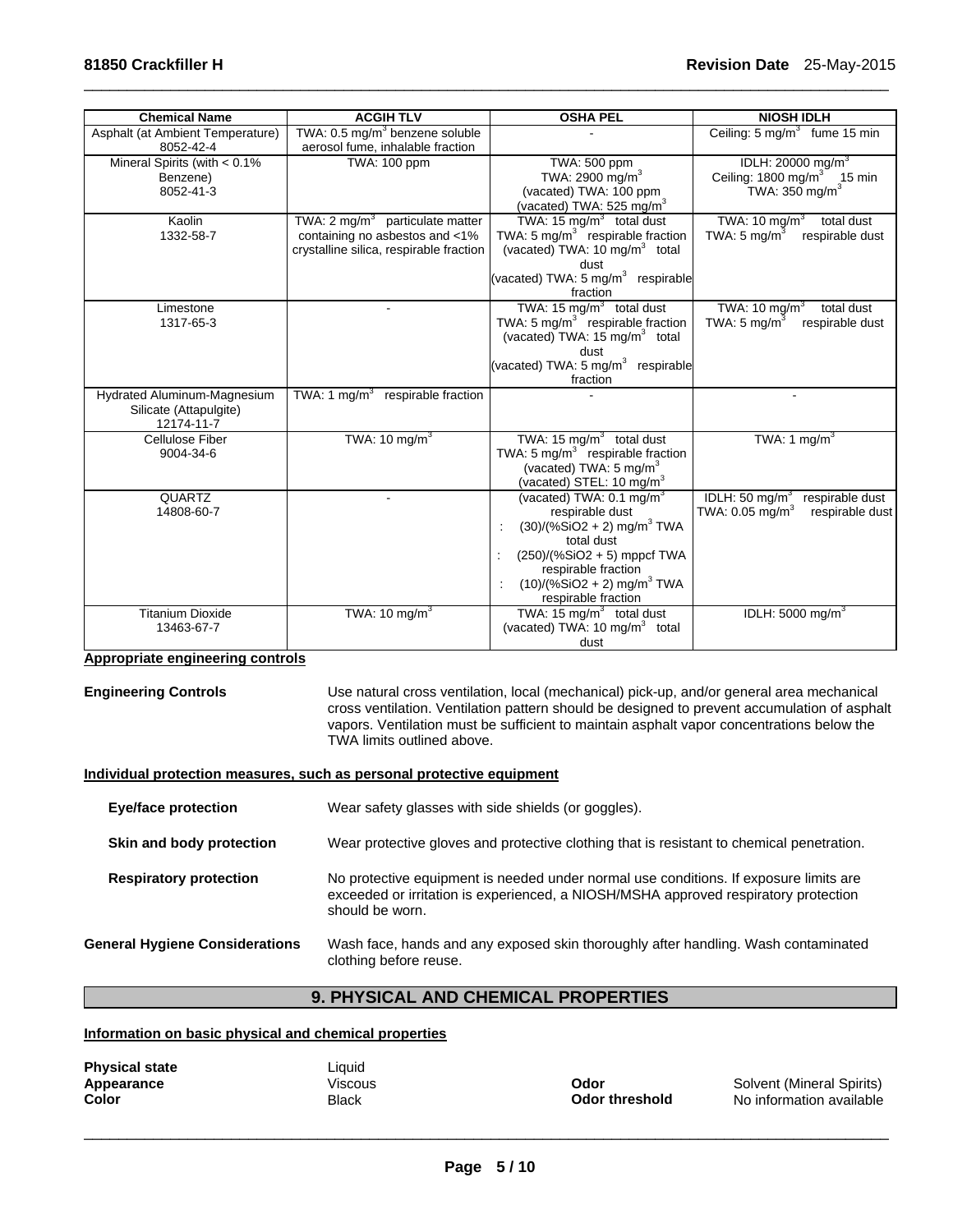| <b>Property</b><br>рH<br>Melting point/freezing point<br>Boiling point / boiling range | <b>Values</b><br>N/A<br>No information available<br>> 337 °C                      | Remarks • Method<br>Not applicable |
|----------------------------------------------------------------------------------------|-----------------------------------------------------------------------------------|------------------------------------|
| <b>Flash point</b><br><b>Evaporation rate</b>                                          | $> 40.5$ °C $/ > 105$<br>°F<br>No information available                           | Setaflash                          |
| <b>Flammability (solid, gas)</b><br><b>Flammability Limit in Air</b>                   | No information available                                                          | No data available.                 |
| <b>Upper flammability limit:</b><br>Lower flammability limit:                          | No information available<br>No information available                              |                                    |
| Vapor pressure<br>Vapor density                                                        | No information available<br>No information available                              |                                    |
| <b>Specific Gravity</b><br><b>Water solubility</b>                                     | $1.08 - 1.16$<br>Insoluble                                                        | Water = $1g/ml$                    |
| Solubility in other solvents                                                           | Soluble in aromatic and aliphatic<br>solvents.                                    |                                    |
| <b>Partition coefficient</b><br><b>Autoignition temperature</b>                        | No information available<br>No information available                              | No data available.                 |
| <b>Decomposition temperature</b><br><b>Kinematic viscosity</b>                         | No information available<br>No information available                              |                                    |
| <b>Dynamic viscosity</b><br><b>Explosive properties</b>                                | No information available<br>Vapor accumulation could flash or explode if ignited. |                                    |
| <b>Oxidizing properties</b>                                                            | None                                                                              |                                    |
| <b>Other Information</b>                                                               |                                                                                   |                                    |
| Softening point<br><b>Molecular weight</b>                                             | Not applicable<br>No information available                                        |                                    |
| <b>VOC Content (%)</b><br><b>Density</b>                                               | No information available<br>No information available                              |                                    |
| <b>Bulk density</b>                                                                    | Not applicable                                                                    |                                    |

## **10. STABILITY AND REACTIVITY**

 $\Box$ 

**Reactivity**<br>Not applicable

Not applicable

**Chemical stability**  Stable. **Possibility of Hazardous Reactions**  None under normal use.<br>Hazardous polymerization **Hazardous polymerization** Hazardous polymerization does not occur.

**Conditions to avoid**  Avoid static discharge. Avoid heat, sparks, and open flame. **Incompatible materials**  Strong acids. Strong oxidizing agents. **Hazardous Decomposition Products**  Combustion may produce carbon monoxide, carbon dioxide, and other asphyxiants.

## **11. TOXICOLOGICAL INFORMATION**

## **Information on likely routes of exposure**

| <b>Product Information</b> | Toxicological testing has not been conducted for this product overall. Available toxicological<br>data for individual ingredients are summarized below. |
|----------------------------|---------------------------------------------------------------------------------------------------------------------------------------------------------|
| <b>Inhalation</b>          | Avoid breathing vapors or mists.                                                                                                                        |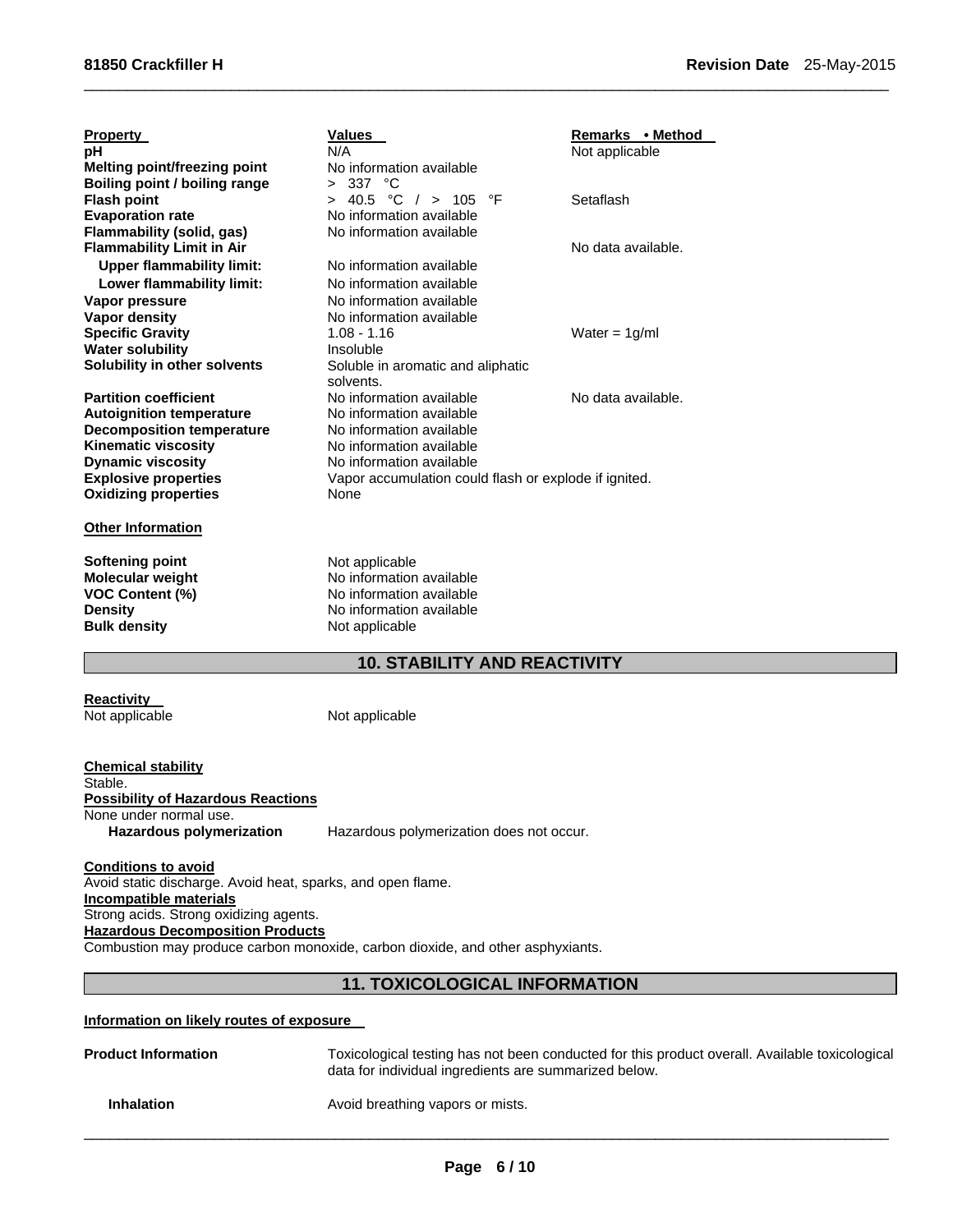| Eye contact                                                                                                                                                                                                                                                                                                                                                                                                                                                                                                                                                                                                                                                                                                                                                                                                                                                                                                                                                                                                                                                                                                                                                                                                                                                                                                                                                                                                                                                                                                                                                                                                                                                                                                                                                                                                                                                          |                       | Avoid contact with eyes. Contact with eyes may cause irritation.                         |                        |  |  |
|----------------------------------------------------------------------------------------------------------------------------------------------------------------------------------------------------------------------------------------------------------------------------------------------------------------------------------------------------------------------------------------------------------------------------------------------------------------------------------------------------------------------------------------------------------------------------------------------------------------------------------------------------------------------------------------------------------------------------------------------------------------------------------------------------------------------------------------------------------------------------------------------------------------------------------------------------------------------------------------------------------------------------------------------------------------------------------------------------------------------------------------------------------------------------------------------------------------------------------------------------------------------------------------------------------------------------------------------------------------------------------------------------------------------------------------------------------------------------------------------------------------------------------------------------------------------------------------------------------------------------------------------------------------------------------------------------------------------------------------------------------------------------------------------------------------------------------------------------------------------|-----------------------|------------------------------------------------------------------------------------------|------------------------|--|--|
| <b>Skin contact</b>                                                                                                                                                                                                                                                                                                                                                                                                                                                                                                                                                                                                                                                                                                                                                                                                                                                                                                                                                                                                                                                                                                                                                                                                                                                                                                                                                                                                                                                                                                                                                                                                                                                                                                                                                                                                                                                  | May cause irritation. |                                                                                          |                        |  |  |
| Ingestion                                                                                                                                                                                                                                                                                                                                                                                                                                                                                                                                                                                                                                                                                                                                                                                                                                                                                                                                                                                                                                                                                                                                                                                                                                                                                                                                                                                                                                                                                                                                                                                                                                                                                                                                                                                                                                                            | route of exposure.    | If swallowed, do not induce vomiting. Get medical attention immediately. Not an expected |                        |  |  |
| <b>Component Information</b><br>* The IARC Monograph (Vol. 103, 2013, Bitumen and Bitumen Emissions) defines Asphalt<br>as 'Group 2B, Possible Carcinogen to Humans'. This definition is based on studies of<br>exposure to Asphalt fumes at elevated temperatures. The Monograph states that<br>temperature plays an important role in determining the degree of exposure and also the<br>carcinogenic potential of bitumen emissions. This same Monograph states that Asphalt is<br>non volatile at ambient temperature. There is no data presented in the Monograph to<br>demonstrate that Asphalt at ambient temperature is considered a carcinogen. Since the<br>normal use of this product is at ambient temperature, the Asphalt used in this product is not<br>listed as a carcinogen. No other national or international agency has defined Asphalt as a<br>carcinogen.<br>** No significant exposure to Crystalline Silica (Quartz) is thought to occur during the use of<br>products in which Crystalline Silica (Quartz) is bound to other materials, such as in paints<br>and coatings. As one reference, see California Office of Health Hazard Assessment at:<br>http://www.oehha.org/prop65/CRNR_notices/safe_use/sylicasud2.html<br>*** The IARC Monograph (Vol 93, 2010, Carbon Black, Titanium Dioxide, Talc) states:<br>"Operators in user industries who handle fluffy or pelleted Carbon Black during rubber, paint<br>and ink production are expected to have significantly lower exposures to Carbon Black than<br>workers in Carbon Black production. Other workers in user industries who handle it<br>occasionally have little opportunity for exposure. And further "End-users of these products<br>(rubber, ink or paint) are unlikely to be exposed to airborne Carbon Black particles, which<br>are bound within the product matrix." |                       |                                                                                          |                        |  |  |
| <b>Chemical Name</b>                                                                                                                                                                                                                                                                                                                                                                                                                                                                                                                                                                                                                                                                                                                                                                                                                                                                                                                                                                                                                                                                                                                                                                                                                                                                                                                                                                                                                                                                                                                                                                                                                                                                                                                                                                                                                                                 | Oral LD50             | <b>Dermal LD50</b>                                                                       | <b>Inhalation LC50</b> |  |  |
| Asphalt (at Ambient Temperature)                                                                                                                                                                                                                                                                                                                                                                                                                                                                                                                                                                                                                                                                                                                                                                                                                                                                                                                                                                                                                                                                                                                                                                                                                                                                                                                                                                                                                                                                                                                                                                                                                                                                                                                                                                                                                                     | $>$ 5000 mg/kg (Rat)  | $>$ 2000 mg/kg (Rabbit)                                                                  |                        |  |  |
| 00E2A2A                                                                                                                                                                                                                                                                                                                                                                                                                                                                                                                                                                                                                                                                                                                                                                                                                                                                                                                                                                                                                                                                                                                                                                                                                                                                                                                                                                                                                                                                                                                                                                                                                                                                                                                                                                                                                                                              |                       |                                                                                          |                        |  |  |

 $\Box$ 

| IUIIGIIIIUAI INAIIIG                                          | UI AL LUJU             | DUITIGI LUJU              | <b>IIIIIAIAUVII LUJU</b>                |
|---------------------------------------------------------------|------------------------|---------------------------|-----------------------------------------|
| Asphalt (at Ambient Temperature)<br>8052-42-4                 | Rat)<br>> 5000 mg/kg   | Rabbit)<br>> 2000 mg/kg   |                                         |
| Cellulose Fiber<br>9004-34-6                                  | (Rat)<br>> 5 g/kg      | Rabbit)<br>$> 2$ g/kg     | Rat ) 4 h<br>$> 5800$ mg/m <sup>3</sup> |
| QUARTZ<br>14808-60-7                                          | Rat)<br>= 500 mg/kg    |                           | -                                       |
| Solvent naphtha (petroleum), light<br>aliphatic<br>64742-89-8 |                        | Rabbit)<br>$=$ 3000 mg/kg | -                                       |
| <b>Titanium Dioxide</b><br>13463-67-7                         | > 10000 mg/kg<br>(Rat) |                           |                                         |

## **Information on toxicological effects**

Silicate (Attapulgite) 12174-11-7

**Legend** 

**Symptoms** Inhalation of high vapor concentrations may cause symptoms like headache, dizziness, tiredness, nausea and vomiting.

## **Delayed and immediate effects as well as chronic effects from short and long-term exposure**

| <b>Skin corrosion/irritation</b><br>Serious eye damage/eye irritation<br><b>Irritation</b><br><b>Corrosivity</b><br><b>Sensitization</b><br><b>Germ cell mutagenicity</b><br>Carcinogenicity | Can cause skin irritation.<br>Irritating to eyes.<br>Not classified. | Irritating to eyes, respiratory system and skin.<br>May cause sensitization of susceptible persons.<br>This product does not contain any ingredients that cause germ cell mutagenicity. |            | The table below indicates whether each agency (ACGIH, IARC, NTP, or OSHA) has listed |  |  |  |
|----------------------------------------------------------------------------------------------------------------------------------------------------------------------------------------------|----------------------------------------------------------------------|-----------------------------------------------------------------------------------------------------------------------------------------------------------------------------------------|------------|--------------------------------------------------------------------------------------|--|--|--|
|                                                                                                                                                                                              |                                                                      | any ingredient as a carcinogen.                                                                                                                                                         |            |                                                                                      |  |  |  |
| <b>Chemical Name</b>                                                                                                                                                                         | <b>ACGIH</b>                                                         | <b>IARC</b>                                                                                                                                                                             | <b>NTP</b> | <b>OSHA</b>                                                                          |  |  |  |
| Hydrated                                                                                                                                                                                     |                                                                      | Group 2B                                                                                                                                                                                |            |                                                                                      |  |  |  |
| Aluminum-Magnesium                                                                                                                                                                           | Group 3                                                              |                                                                                                                                                                                         |            |                                                                                      |  |  |  |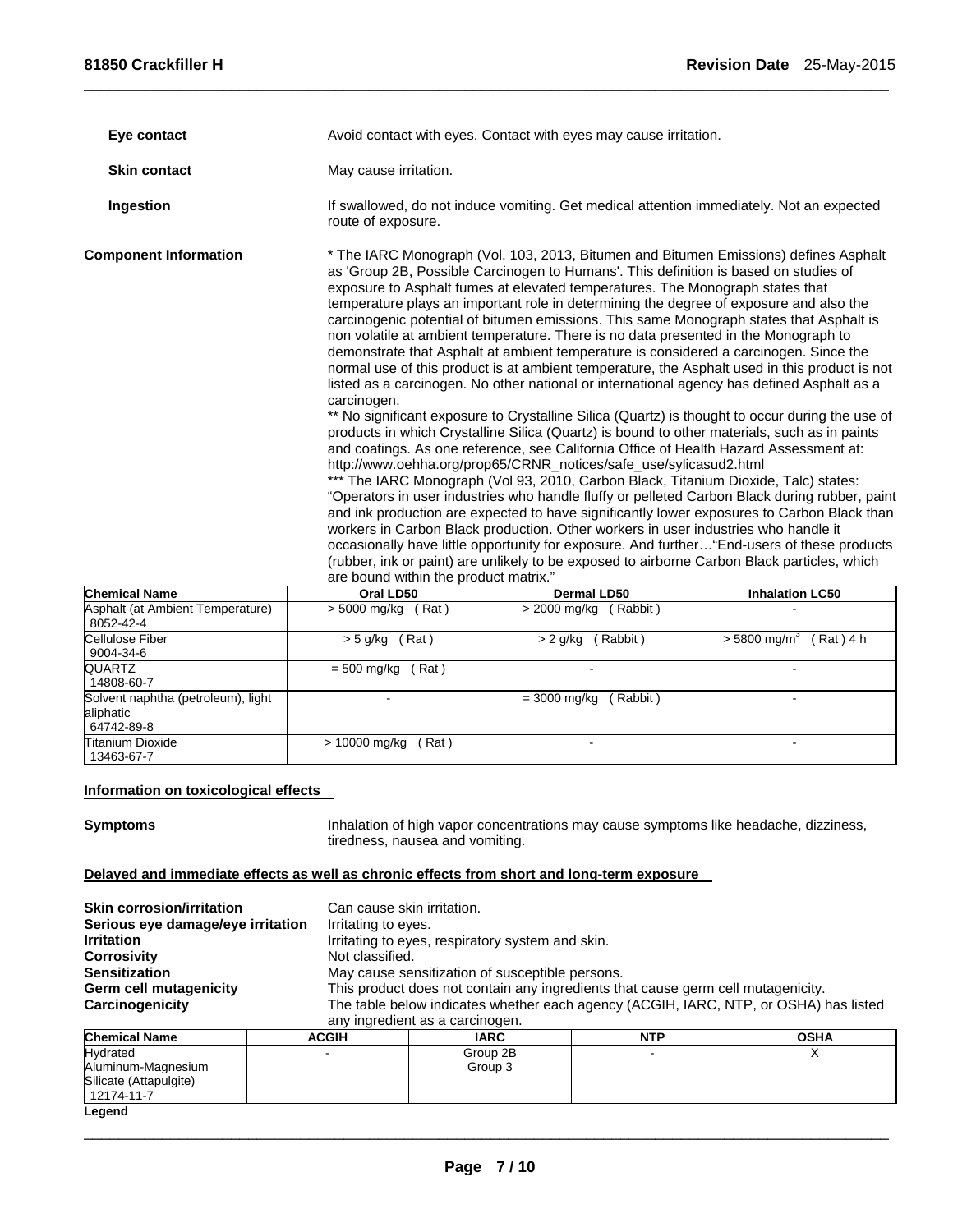*ACGIH (American Conference of Governmental Industrial Hygienists) A1 - Known Human Carcinogen A2 - Suspected Human Carcinogen A3 - Animal Carcinogen A4 - Not Classifiable as a Human Carcinogen IARC (International Agency for Research on Cancer) Group 1 - Carcinogenic to Humans Group 2A - Probably Carcinogenic to Humans Group 2B - Possibly Carcinogenic to Humans Group 3 - Not classifiable as a human carcinogen. NTP (National Toxicology Program) Known - Known Carcinogen Reasonably Anticipated - Reasonably Anticipated to be a Human Carcinogen OSHA (Occupational Safety and Health Administration of the US Department of Labor) X - Present*  **Reproductive toxicity None known. Developmental Toxicity** None known. **Teratogenicity None known. STOT - single exposure No information available. STOT - repeated exposure** No information available. **Aspiration hazard Molling Manufation available.** 

#### **Numerical measures of toxicity - No information available**

**The following values are calculated based on chapter 3.1 of the GHS document** For exterior use only. Do not use indoors.

 $\Box$ 

| ATEmix (oral)          | 7,003.00 |
|------------------------|----------|
| <b>ATEmix (dermal)</b> | 2,872.00 |

## **12. ECOLOGICAL INFORMATION**

#### **Ecotoxicity**

97.78% of the mixture consists of components(s) of unknown hazards to the aquatic environment

| <b>Chemical Name</b>               | Algae/aguatic plants           | Fish | Crustacea |
|------------------------------------|--------------------------------|------|-----------|
| Solvent naphtha (petroleum), light | 4700: 72 h Pseudokirchneriella |      |           |
| aliphatic                          | subcapitata mg/L EC50          |      |           |
| 64742-89-8                         |                                |      |           |

#### **Persistence and degradability**

No information available.

### **Bioaccumulation**

No information available.

| <b>Chemical Name</b>                | coefficient<br>$\cdot$<br>Partition |
|-------------------------------------|-------------------------------------|
| Asphalt (at Ambient<br>Temperature) |                                     |
| 8052-42-4                           |                                     |

**Other adverse effects** No information available

## **13. DISPOSAL CONSIDERATIONS**

| Waste treatment methods |                                                                                                                       |
|-------------------------|-----------------------------------------------------------------------------------------------------------------------|
| Disposal of wastes      | Disposal should be in accordance with applicable local, regional, national and international<br>laws and regulations. |
| Contaminated packaging  | Do not reuse container.                                                                                               |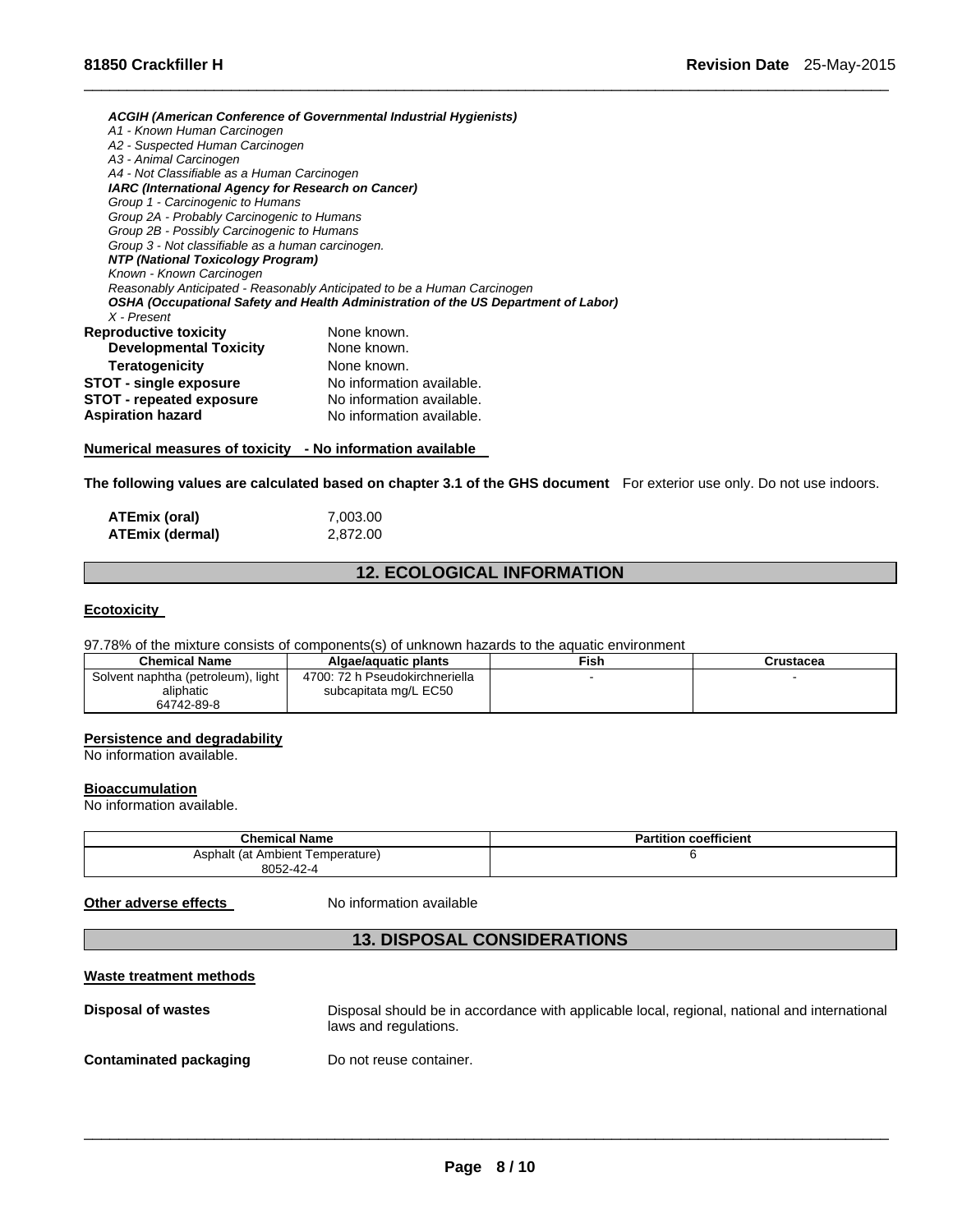## **14. TRANSPORT INFORMATION**

 $\Box$ 

| <u>DOT</u>                        | Not regulated in containers less than 119 Gallons(450Liters)                                                               |  |  |  |
|-----------------------------------|----------------------------------------------------------------------------------------------------------------------------|--|--|--|
|                                   |                                                                                                                            |  |  |  |
|                                   |                                                                                                                            |  |  |  |
| <b>TDG</b>                        | unknown                                                                                                                    |  |  |  |
| <b>MEX</b>                        | unknown                                                                                                                    |  |  |  |
| ICAO (air)                        | unknown                                                                                                                    |  |  |  |
| <b>IATA</b>                       | unknown                                                                                                                    |  |  |  |
| <b>IMDG</b>                       | unknown                                                                                                                    |  |  |  |
| RID                               | unknown                                                                                                                    |  |  |  |
| <b>ADR</b>                        | unknown                                                                                                                    |  |  |  |
| <b>ADN</b>                        | unknown                                                                                                                    |  |  |  |
| <b>15. REGULATORY INFORMATION</b> |                                                                                                                            |  |  |  |
| <b>International Inventories</b>  |                                                                                                                            |  |  |  |
| <b>TSCA</b>                       | All of the components of this product are listed on the US TSCA (Toxic Substances Control<br>Act) Inventory or are exempt. |  |  |  |
| <b>DSL/NDSL</b>                   | All of the components of this product are listed on the DSL.                                                               |  |  |  |

**Legend: TSCA** - United States Toxic Substances Control Act Section 8(b) Inventory

**DSL/NDSL** - Canadian Domestic Substances List/Non-Domestic Substances List

**EINECS/ELINCS** - European Inventory of Existing Chemical Substances/European List of Notified Chemical Substances

**ENCS** - Japan Existing and New Chemical Substances

**IECSC** - China Inventory of Existing Chemical Substances

**KECL** - Korean Existing and Evaluated Chemical Substances

**PICCS** - Philippines Inventory of Chemicals and Chemical Substances

**AICS** - Australian Inventory of Chemical Substances

## **US Federal Regulations**

#### **SARA 313**

Section 313 of Title III of the Superfund Amendments and Reauthorization Act of 1986 (SARA). This product does not contain any chemicals which are subject to the reporting requirements of the Act and Title 40 of the Code of Federal Regulations, Part 372

#### **SARA 311/312 Hazard Categories**

| Acute health hazard               | Yes. |
|-----------------------------------|------|
| <b>Chronic Health Hazard</b>      | Yes. |
| Fire hazard                       | Yes  |
| Sudden release of pressure hazard | No.  |
| <b>Reactive Hazard</b>            | N٥.  |

#### **CWA (Clean Water Act)**

This product does not contain any substances regulated as pollutants pursuant to the Clean Water Act (40 CFR 122.21 and 40 CFR 122.42)

## **CERCLA**

This material, as supplied, does not contain any substances regulated as hazardous substances under the Comprehensive